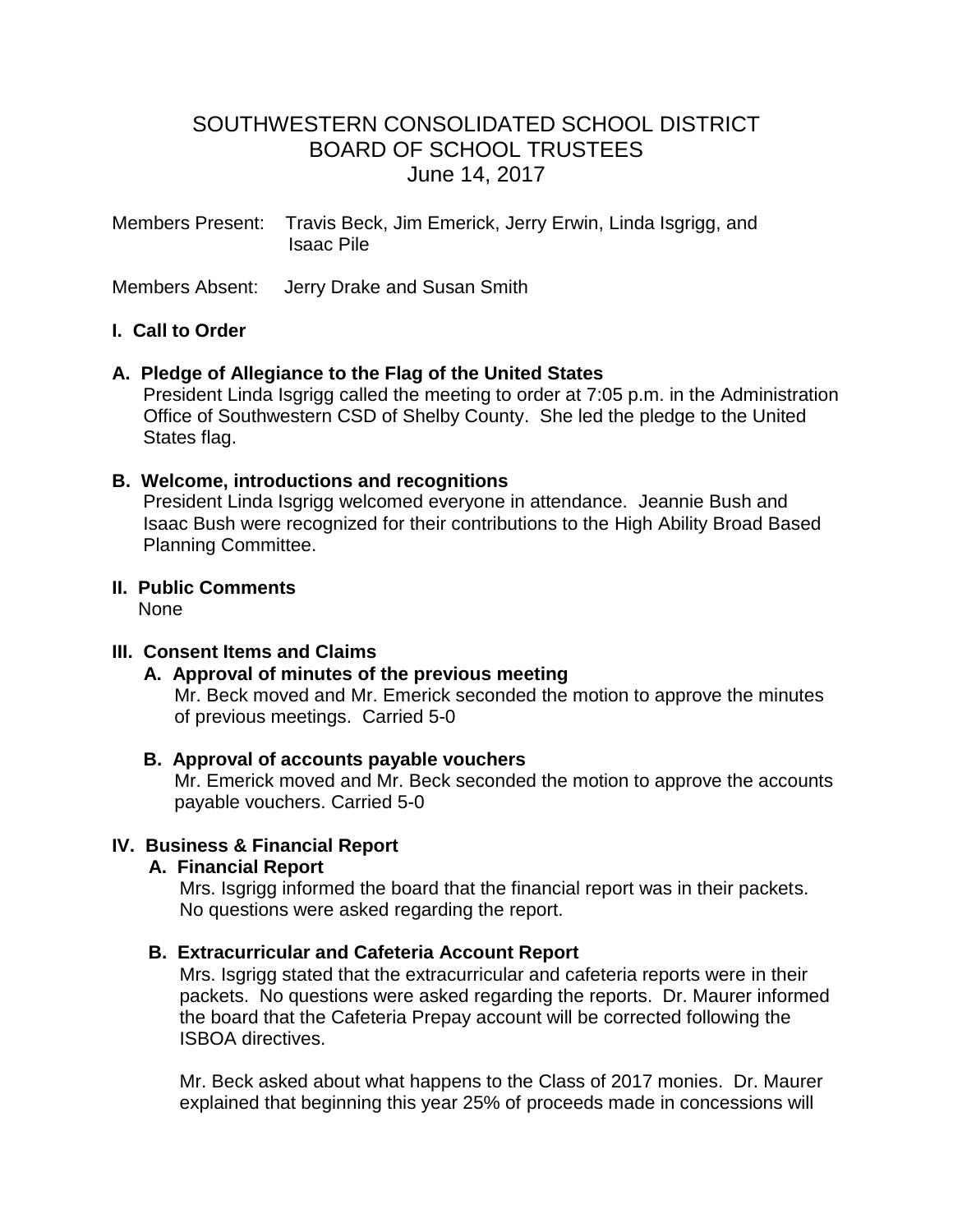go back to athletics. She said that in previous years \$100 went to National Honor Society, \$100 to the concession fund, something purchased for the school, and the remaining money would be placed in the Student Activities Fund.

## **V. New Business**

## **A. Recommend acceptance of the following donations**

- \$50.00 from Mt. Auburn Christian Church for the Spartan Cupboard
- \$1,157.00 from the Southwestern Athletic Boosters to the Athletic Department for Spring athletic awards
- \$25.87 from Office Depot/Office Max's Give Back to Schools Program
- \$100.00 from Healthy Shelby County for the P.E. Department for participation in National Walking Day
- 60 used greenhouse lights from Dow AgroSciences

Mr. Pile moved and Mr. Emerick seconded. Carried 5-0

 **B. Recommend approval of the 2017-18 textbook fees** Mr. Emerick moved and Mr. Pile seconded. Carried 5-0

## **C. Recommend approval of out-of-state and/or overnight field trips**

- Girls' basketball team to Bethel College Basketball Shootout on June 29-30, 2017
- FFA to the FFA National Convention on October 25-28, 2017

Mr. Pile moved and Mr. Emerick seconded. Carried 5-0

## **D. Recommend the addition of Gymnastics as a varsity sport on a trial basis through Girls, Inc.**

Mr. Beck moved and Mr. Pile seconded. Carried 5-0

## **E. Recommend the approval of a contract with MTW Consulting for up to \$1,200.00 for assistance with the 2018 budget.**

Mr. Pile moved and Mr. Emerick seconded.Carried 5-0

 **F. Recommend approval to renew the bonds of the Treasurer and Deputy Treasurer and to renew the continuation certificates of the ECA Treasurers, Cafeteria Cashiers, Food Service Director, 4 concession workers, 6 ticket takers, Athletic Director, and C.A.R.E. Club Director.** 

Mr. Emerick moved and Mr. Beck seconded. Carried 5-0

**G. Other** None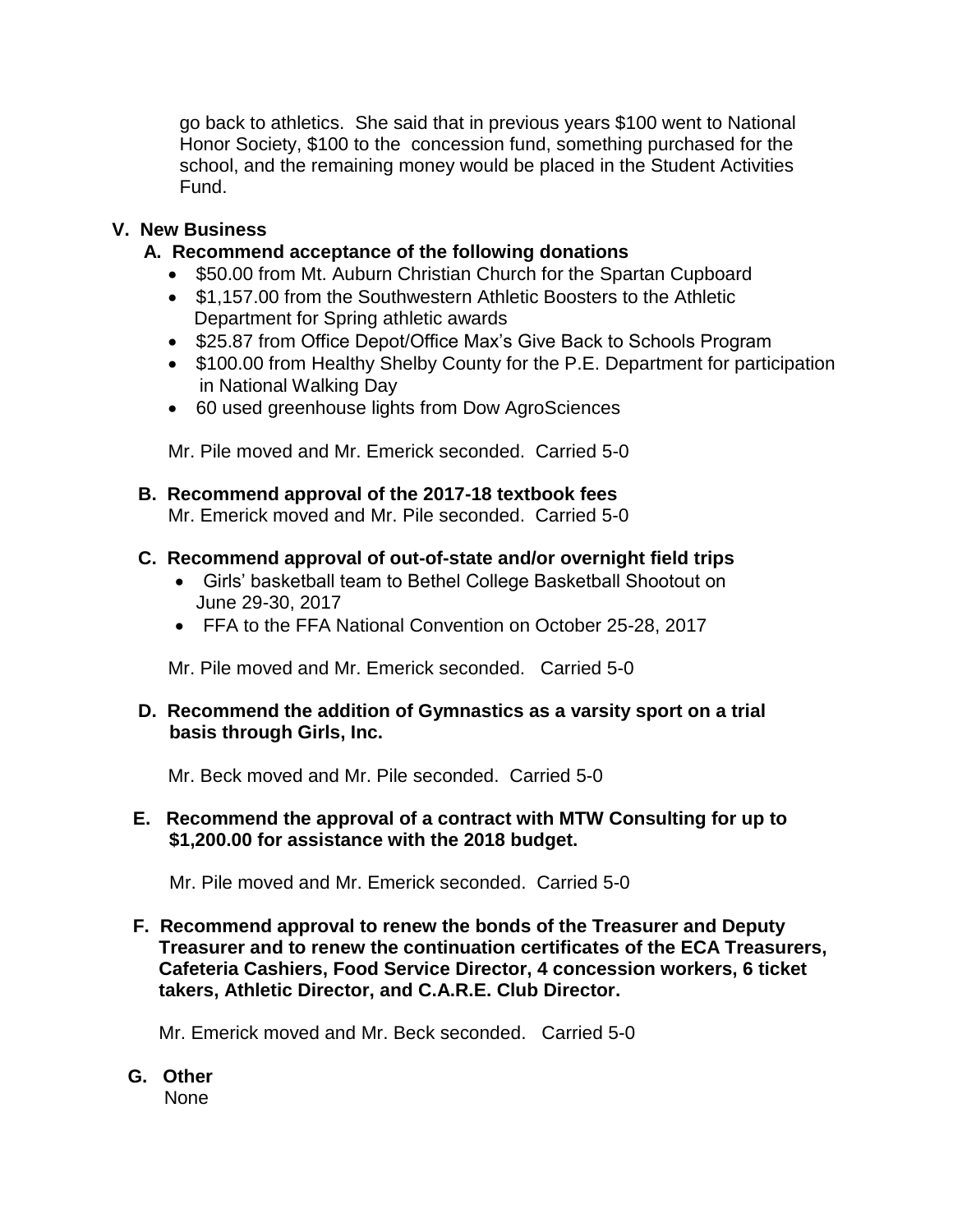## **VI. Reports & Presentations**

#### **A. Principal Reports**

Mr. Edwards did not have a report for this month.

 Mr. Chase informed the board that tomorrow he and Dr. Maurer will be meeting with his advisor from Indiana State University as he works towards obtaining his Superintendent license. The project that he has chosen will benefit the high school. He explained that each teacher has created a curriculum guide that shows how much time is spent teaching each standard. Each teacher has also created a priority standard matrix that shows the most important things that students need to learn regarding that subject. Mr. Chase's project is to confirm, by the use of these two tools, that priority standards are being taught. These plans will be updated annually for the benefit of new teachers or teachers that haven't taught a particular subject before.

## **B. School Counseling Program Portfolio**

The School Counseling Program Portfolio information was emailed to board members as well as being included in their board packet, and board members were given the opportunity to ask questions. Mr. Beck said that he had already spoken to Mr. Chase and thanked everyone involved. Participation in this program will allow Southwestern to earn the Indiana Gold Star School Counseling Award and the ASCA National Rank Award.

## **C. Athletic Director Report**

Mr. Days updated the board on the highlights of the Fall Season: Boys were cross country conference champions for the third year in a row. Nick Yeend was a county, conference, sectional champion and state finalist. He was also the best runner in the county and conference for three years in a row. Girls cross country were county, and conference champions and the whole team qualified for regionals. Madeline Correll was also a semi-state qualifier.

 Something new for next year will be a small school cross country invitational at Blue River Park. Southwestern will be hosting it and hope to invite 22 schools Cross country is our most expensive sport to run. Hopefully this invitational will be an annual event.

 Junior high boys were cross country county and conference champions. Riley Snapp was county and conference champion. The boys tennis team were first time conference champs in the history of the school. The girls golf team have all graduated so emails have been sent to underclass girls to see if there is interest in offering golf next school year. The junior high soccer team were sectional champs for the 2<sup>nd</sup> time in school history and also conference champs. Chris Clark, cross country coach, and Joshua Sipes, soccer coach, were named coaches of the year.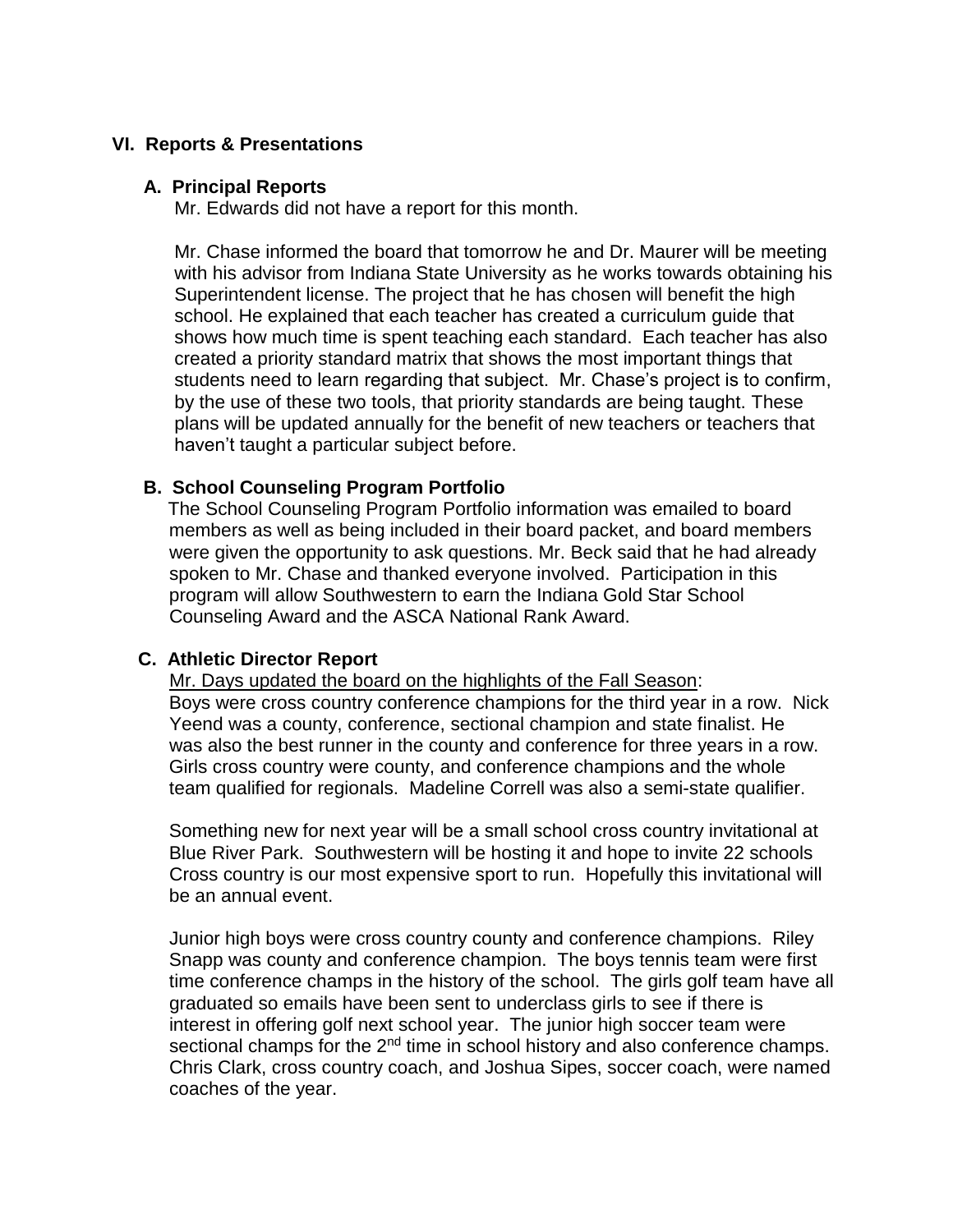#### Winter Season

- The  $7<sup>th</sup>/8<sup>th</sup>$  grade boys back to back county champs.
- $\bullet$  The 8<sup>th</sup> grade girls were conference champions.
- The varsity girls basketball team showed improvement over last year.
- The boys varsity basketball won the conference which they hadn't done since 2003

Mr. Days, boys basketball coach, was named the coach of the year.

#### **Spring Season**

 The junior high never lost a track meet. Baseball won 11 games which is the most since 1976. Boys golf team finished  $2<sup>nd</sup>$  in the conference. Girls were tennis conference champions. Boys track had 3 regional qualifiers and a state qualifier. Mr. White, track coach, and Mr. Guidi, tennis coach, were named coaches of the year.

 Mr. Days mentioned that the number of coaches who are staff members keep decreasing. Big purchases for the athletic department this year were: record boards at the high school, varsity girls basketball uniforms, roofs on the dugouts, finished softball fencing, and the baseball mound was fixed. Mr. Days mentioned that other improvements will be made to the baseball field like tiling it and reseeding it. Mr. Days said that hurdles were painted, new benches were installed in the locker room and more lockers were added. Athletics also paid for a trainer who comes in 3 days a week during the summer. The Booster Club paid for a new sound system in the high school gym.

## Upcoming Goals

 Mr. Days would like to stop adding pictures to the walls and instead use a large touchscreen T.V. with pictures that would continuously run. He would also like to set up a Hall of Fame, honoring previous athletes. Mr. Days said that athletics needs to purchase a windscreen for Tennis. Southwestern will host boys basketball sectionals. Mr. Days commented that we have the best gym and the best location. Work on the high school gym floor will begin in July. The company will also look at refinishing the stage floor.

## Attendance

 School attendance was 96.5% down from last years' 96.8%, tardies were 756 up from last years' 581, and write-ups were 63 down from last years' 104.

Mr. Days explained to the board that the only sports that make money on their sectionals is boys and girls basketball. The sectional money made is divided by the four teams. The only money that is made for regionals is the \$600.00 that we get for hosting it and concession money.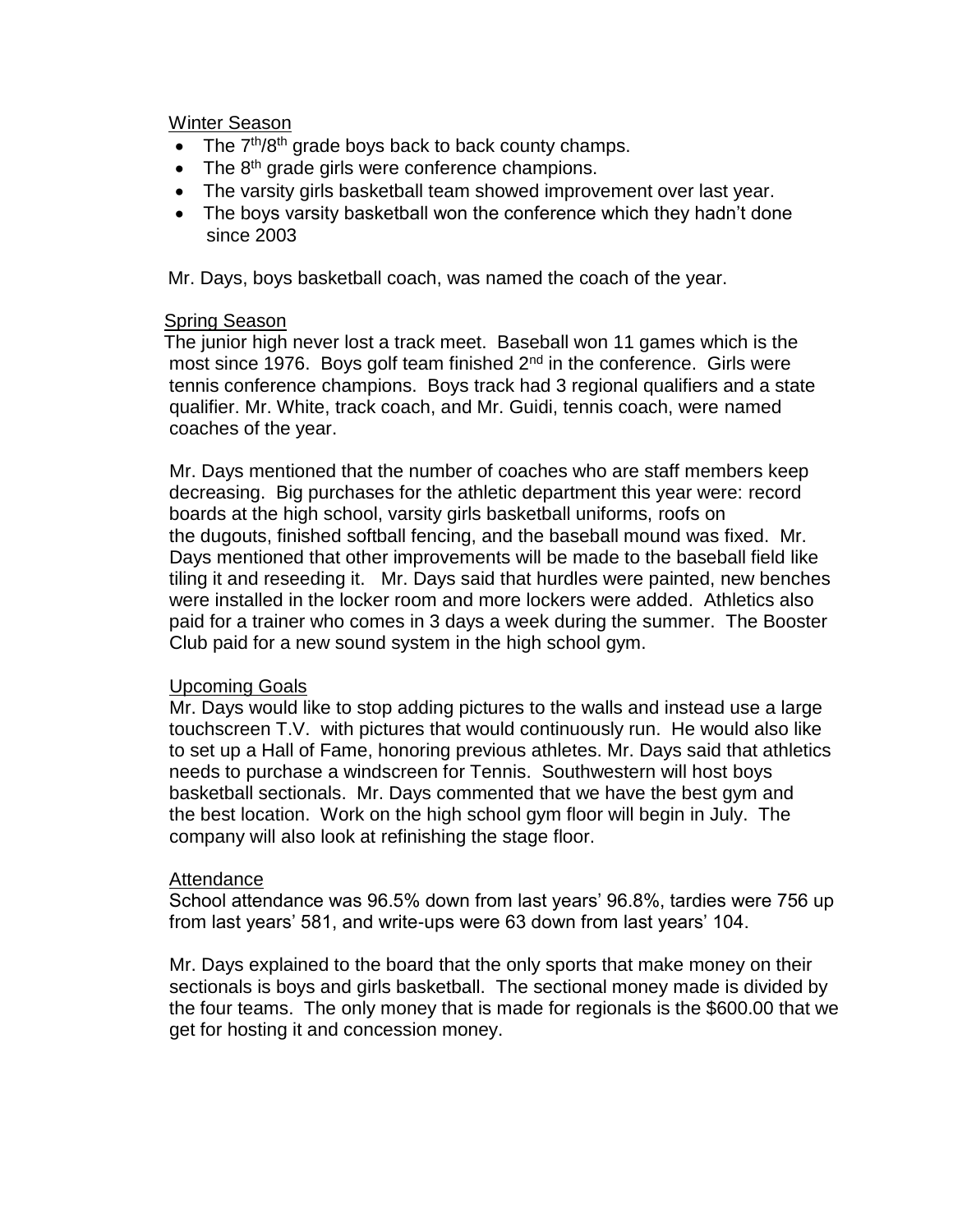## **D. Facilities/Maintenance Directors Report**

Mr. Cooper told the board that we are currently 4-5 days behind in the demolition of the old wastewater treatment plant because of rain. J & J Excavating will possibly try using bigger equipment to speed up the demolition. Mr. Cooper anticipates that the asphalt and greenhouse projects will run on schedule. Currently the custodians are working on stripping the floors in the high school hallways and are on schedule. Mr. Cooper also received word for the insurance adjuster that repair of the roof at the high school from the storm on March 1<sup>st</sup> is good to schedule the work.

 Mrs. Isgrigg asked about the leak in the high school gym. Mr. Cooper said that the leak is coming from the block on the wall and after the company tests the gym, and if the problem is what we think it is, adhesive will be applied to seal the blocks in the walls.

## **E. Superintendent Report**

None

## **VII. Personnel**

## **A. Staff Leaves/Resignations/Terminations**

- Resignation of Brad Guidi as girls' varsity tennis coach.
- Resignation of Josh Sipes as varsity soccer coach
- Resignation of Alan Abel as varsity softball coach
- Retirement of Lyvonne Rowe as ECA Treasurer effective August 1, 2017

Mr. Beck moved and Mr. Pile seconded. Carried 5-0

## **B. Recommendations to Hire:**

- Caleb Tennel as the  $8<sup>th</sup>$  grade volleyball coach
- Taylor Meredith as the varsity soccer coach
- Noah Stuckey as the assistant varsity soccer coach
- Dakota Ebersold as a volunteer boys' tennis coach
- Brian Ebersold as girls' varsity tennis coach
- Sabrina Smiley as the summer technology assistant
- Keeziah Taylor as a cafeteria worker
- Macy Madden as preschool teacher at \$34,000.00
- Cara Bentham as special education teacher at \$35,500.00.
- Rachel Swift as the high school secretary with a 205 day contract
- Rebecca Vise as the school nurse for \$40,000.00 at 185 days

Mr. Emerick moved and Mr. Beck seconded. Carried 5-0

## **C. Other**

None